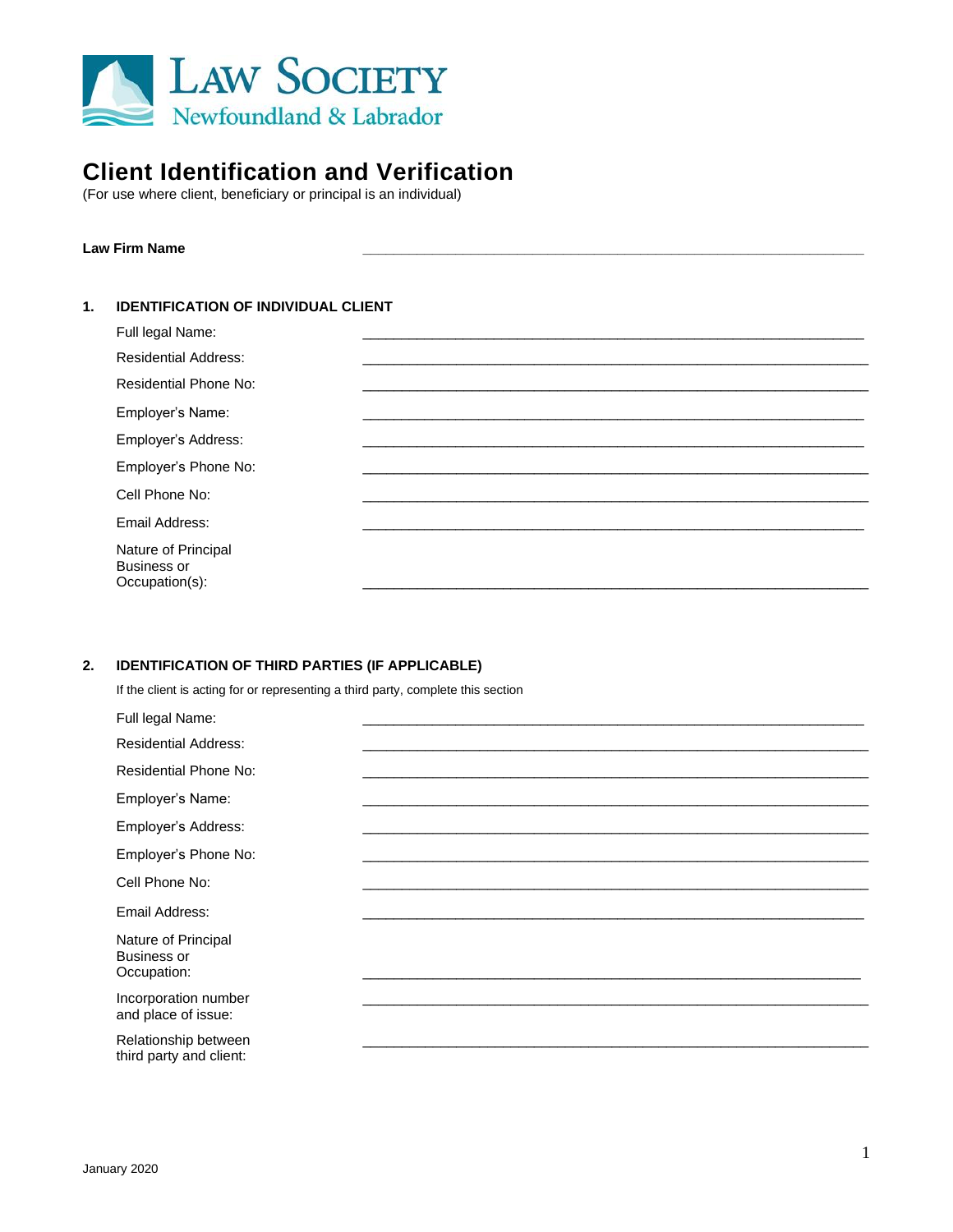### **3. VERIFICATION OF INDIVIDUAL CLIENT**

Where a lawyer, who has been retained by a client to provide legal services, engages in or gives instructions in respect of the receiving, paying or transferring of funds, the lawyer must verify the identity of the client.

| Full legal Name:            |  |
|-----------------------------|--|
| <b>Residential Address:</b> |  |
| Date of Birth:              |  |

Verify the identity of the individual client, third party (if applicable) **OR** individual authorized to instruct Counsel using one of the methods outlined below.

#### **3.1 Federal/Provincial/Territorial Government-Issued Photo ID – Attach Copy**

Ascertain the individual's identity by comparing the individual to their photo ID. The name and photograph must match. The individual must be physically present.

| Type of Identification Document: |                                                                                   |
|----------------------------------|-----------------------------------------------------------------------------------|
|                                  | Must view the original and have photo (see Guidance materials for examples)       |
| Document Identifier Number:      |                                                                                   |
| Issuing Jurisdiction:            | Country (insert applicable Province, Territory, Foreign Jurisdiction or "Canada") |
| Document Expiry Date:            |                                                                                   |
|                                  | (Must be valid and not expired)                                                   |
| Date of verification:            |                                                                                   |
|                                  |                                                                                   |

#### **3.2 Credit File Method**

Ascertain the individual's identity by comparing the individual's name, date of birth and address information above to information in a Canadian credit file that has been in existence for at least three years. If any of the information does not match, you will need to use another method to ascertain client identity. Consult the credit file at the time you ascertain the individual's identity. The individual does not need to be physically present.

| Name of Canadian Credit<br>Bureau Holding the Credit File: |  |
|------------------------------------------------------------|--|
| Reference Number of Credit<br>File:                        |  |
| Date of verification:                                      |  |